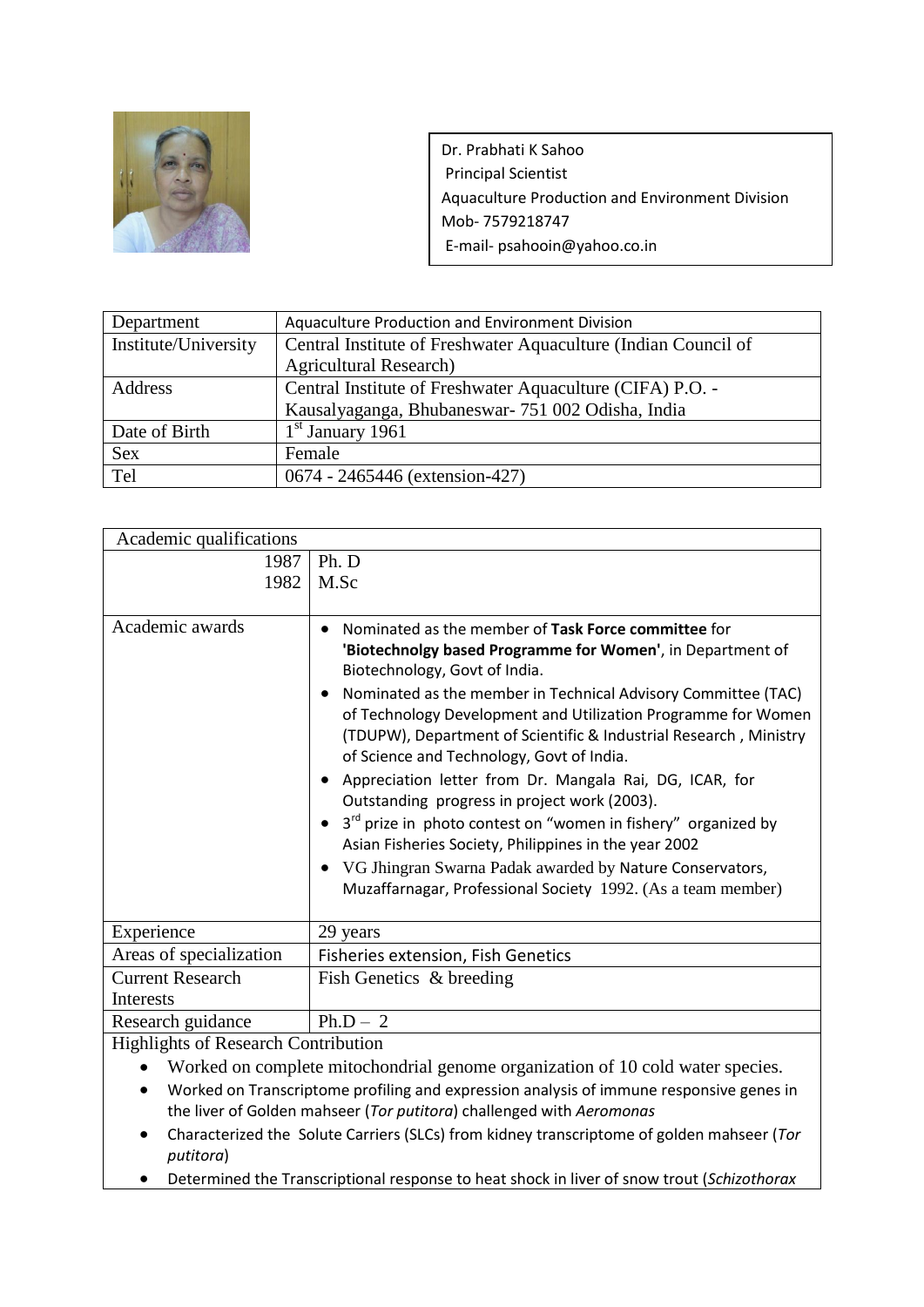*richardsonii*)

- Developed SSR marker s in important cold water species
- Different population of golden mahseer, snow trouts, rainbow trout and other cold water species were characterized using dna and SSR markers.
- Initiated the systematic gender research for assessing and refining fishery technologies, with women perspective and empowering women through fishery technology.
- Mobilized, motivated and imparted training, exposure to about 800 women from 22 villages in Coastal districts of Odisha under different projects. Demonstrated different aquaculture technologies such as carp poly culture, integrated fish farming, ornamental fish culture in rural area. Increased average fish yield from 0.17t/ha to 2.9t/ha with a maximum fish yield of 5.5t/ha.
- Demonstrated the aquaculture potential of derelict water bodies through action research involving women
- involved in developing a gender sensitive extension model to reach out to more women in rural areas by strengthening village level extension

| Publications |                                                                                                                                                                                                                                                                                  |
|--------------|----------------------------------------------------------------------------------------------------------------------------------------------------------------------------------------------------------------------------------------------------------------------------------|
|              | Kumar R., Sahoo P.K., Barat A. 2017. Transcriptome profiling and<br>1.<br>expression analysis of immune responsive genes in the liver of Golden<br>mahseer (Tor putitora) challenged with Aeromonas hydrophila. Fish &<br>Shellfish Immunology. 67: 655-666.                     |
|              | Barat A., Sahoo P.K., Kumar R., Pande V. 2016. Solute Carriers (SLCs)<br>2.<br>identified and characterized from kidney transcriptome of golden<br>mahseer (Tor putitora) (Fam: Cyprinidae). Comp Biochem Physiol.<br>200:54-61.                                                 |
|              | Kumar R., Pande V., Singh L., Sharma L., Saxena N., Thakuria D., Singh<br>3.<br>A.K. and Sahoo P.K. 2016. Pathological Findings of Experimental<br>Aeromonas hydrophila Infection in Golden Mahseer (Tor putitora). Fish<br>Aquac J, 7:1.                                        |
|              | Barat A., Sahoo P.K., Kumar R., Goel C., Singh A.K. 2016. Transcriptional<br>4.<br>response to heat shock in liver of snow trout (Schizothorax<br>richardsonii)-a vulnerable Himalayan Cyprinid fish. Funct Integr<br>Genomics. 16(2):203-13.                                    |
|              | Kumar R., Goel C., Sahoo P. K., Singh A.K., Barat A. 2016. Complete<br>5.<br>mitochondrial genome organization of Tor tor (Hamilton, 1822).<br>Mitochondrial DNA. 27(4):2541-42.                                                                                                 |
|              | Sahoo P.K., Singh L., Sharma L., Kumar R., Singh V.K., Ali S., Singh A.K.,<br>6.<br>Barat A. 2016. The complete mitogenome of brown trout (Salmo trutta<br>fario) and its phylogeny. Mitochondrial DNA A DNA Mapp Seq Anal.<br>27(6): 4563-4565.                                 |
|              | Barat, A., Sahoo, P.K., Kumar R., Mir, J.I., Ali, S., Patiyal, R.S. and Singh,<br>7.<br>A.K. 2015. Molecular characterization of rainbow trout<br>Oncorhynchusmykiss (Walbaum, 1792) stock in India. Journal of<br>Genetics, 94:e13-e18.                                         |
|              | Online: http://www.ias.ac.in/jgenet/OnlineResources/94/e13.pdf                                                                                                                                                                                                                   |
|              | Mir, J.I., Saxena, N., Patiyal, R.S., Sahoo, P.K. (2015). Phenotypic<br>8.<br>differentiation in Barilius bendelisis (Hamilton, 1807) from four rivers of<br>the Central Indian Himalaya. Revista de Biologia Tropical (Int. J. Trop.<br>Biol). ISSN-0034-7744) 63 (1): 165-173. |
|              | Mir, J.I., Patiyal, R.S., Sahoo, P.K. 2015. Length-weight relationships of<br>9.                                                                                                                                                                                                 |
|              | 10 fish species from a tributary of Ganga river basin in Uttarakhand,<br>India. Journal of Applied Ichthyology. DOI: 10.1111/jai.12686.                                                                                                                                          |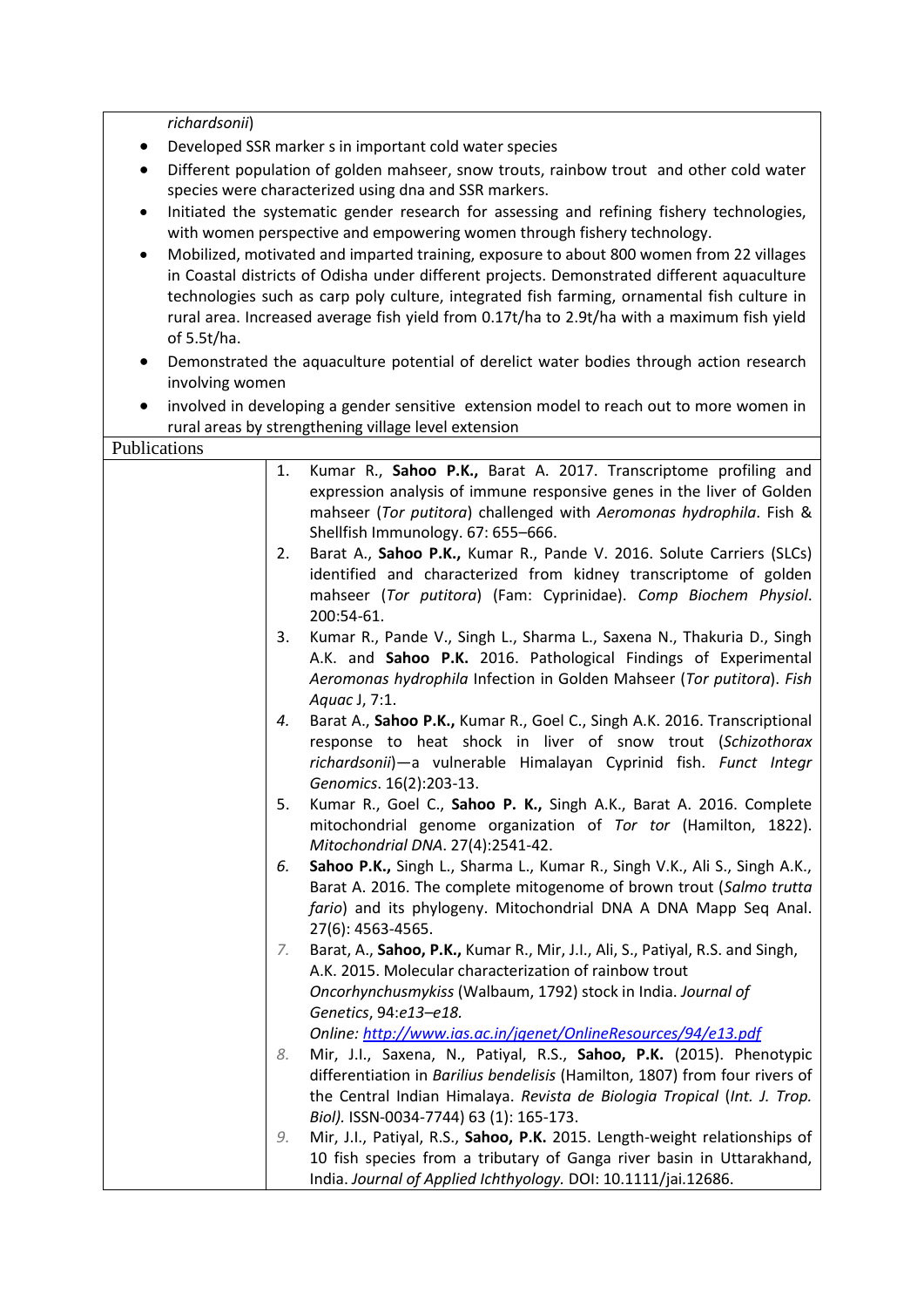| 10. Goel C., Sahoo P.K., Barat A. Complete mitochondrial genome                       |
|---------------------------------------------------------------------------------------|
| organization<br>of<br>Schizothorax<br>plagiostomus<br>(Heckel,<br>1838).              |
| Mitochondrial DNA. doi:10.3109/19401736.2013.873928                                   |
| 11. Goel C., Sahoo P.K., Barat A. Complete mitochondrial genome                       |
| of<br>Schizothorax<br>1839).<br>organization<br>progastus<br>(McClelland,             |
| Mitochondrial DNA. doi:10.3109/19401736.2013.861453                                   |
| 12. Sahoo P.K., Goel C., Bhat F.A., Balkhi M.H., Barat A. Complete                    |
| mitochondrial genome organization of Schizothorax<br>labiatus                         |
| (McClelland,<br>Mitochondrial<br>DNA.<br>1842).                                       |
| doi:10.3109/19401736.2013.861452                                                      |
| 13. Goel C., Sahoo P.K., Bhat F.A., Balkhi M.H., Barat A. Complete                    |
| mitochondrial genome organization of Schizopyge niger (Heckel, 1838).                 |
| Mitochondrial DNA. doi:10.3109/19401736.2013.843083                                   |
| 14. Sahoo P.K., Barat A., Bhat F.A., Balkhi M.H., Goel C. Complete                    |
| mitochondrial genome organization of Schizothorax esocinus (Heckel,                   |
| 1838). Mitochondrial DNA. doi:10.3109/19401736.2013.843084                            |
| 15. Sati, J., Kumar, R., Sahoo, P.K., Patiyal, R.S., Ali S., Barat A. 2015, Genetic   |
| characterization of Golden mahseer (Tor putitora) populations using                   |
| mitochondrial DNA markers. Mitochondrial DNA. 26(1): 68-74.                           |
| 16. Ali, S., Barat, A., Pandey, H., Sivaraman, G.K., Sahoo, P.K. and Sati, J.         |
| 2014. Mitochondrial DNA variation and population genetic structure of                 |
| snow trout from Kumaun and Garhwal Himalayan Regions of India. J.                     |
| Ecophysiol. Occup. Hlth., 14(1&2):23-31.                                              |
| 17. Barat, A., Goel, C., Sahoo, P.K., Rao, A.R., 2014. Development of                 |
| expressed sequence tags (ESTs) from the brain tissue of snow trout                    |
| Schizothorax richardsonii (Gray, 1832) (Family Cyprinidae) and its                    |
| preliminary annotation. Indian J. Fish., 61(2), 118-128.                              |
| 18. Goel, C., Barat, A., Pande, V. and Sahoo, P.K. 2014. Molecular cloning            |
| and characterization of Mannose Binding Lectin homologue from snow                    |
| trout (Schizothorax richardsonii). Protein J. DOI 10.1007/s10930-014-                 |
| 9591-9                                                                                |
| 19. Kumar, R., Sahoo, P.K., Vishwanath, W., Barat A. (2014) Karyotype of a            |
| New Loach Schistura obliquofasciaand a Mahseer Puntius chelynoides                    |
| from Kumaon Hills of Himalaya. Cytologia 79(2): 1–4.                                  |
| 20. Sati J., Goel C., Kumar R., Ali S., Patiyal R. S., Singh V.K., Sahoo P.K.,        |
| Barat A. 2014, Complete mitochondrial genome organization of Tor                      |
| putitora. Mitochondrial DNA. Vol. 25, No. 4, Pages 278-279: 278-279.                  |
| Goel, C., Sati, J., Barat, A., Patiyal R.S., Ali S., Sahoo P.K. 2014. Complete<br>21. |
| mitochondrial genome organization of Schizothorax richardsonii (Gray,                 |
| 1832). Mitochondrial DNA. 25(3): 171-172.                                             |
| 22. Ali, S., Barat, A., Pandey, H., Sivaraman, G.K., Sahoo, P.K. and Sati, J.         |
| (2014) Mitochondrial DNA variation and population genetic structure of                |
| snow trout from Kumaun and Garhwal Himalayan Regions of India. J.                     |
| Ecophysiol. Occup. Hlth., 14(1&2):23-31.                                              |
| 23. Barat A, Matura R, Sati J, Kumar R, Bhatt F.A, Goel C and Sahoo P.K               |
| (2013) Development and Characterization of microsatellite markers in                  |
| Schizopyge niger. (Family: Cyprinidae, Pisces) from Kashmir valley.                   |
| Conservation Genet Resour. Doi: 10.1007/S12686-013-9920-X.                            |
| 24. Barat A., Goel C., Tyagi A., Ali S., Sahoo P.K. (2013) Molecular cloning          |
| and expression profile of snow trout GPDH gene in response to abiotic                 |
| stress. Mol Biol Rep. DOI 10.1007/s11033-012-1980-6.                                  |